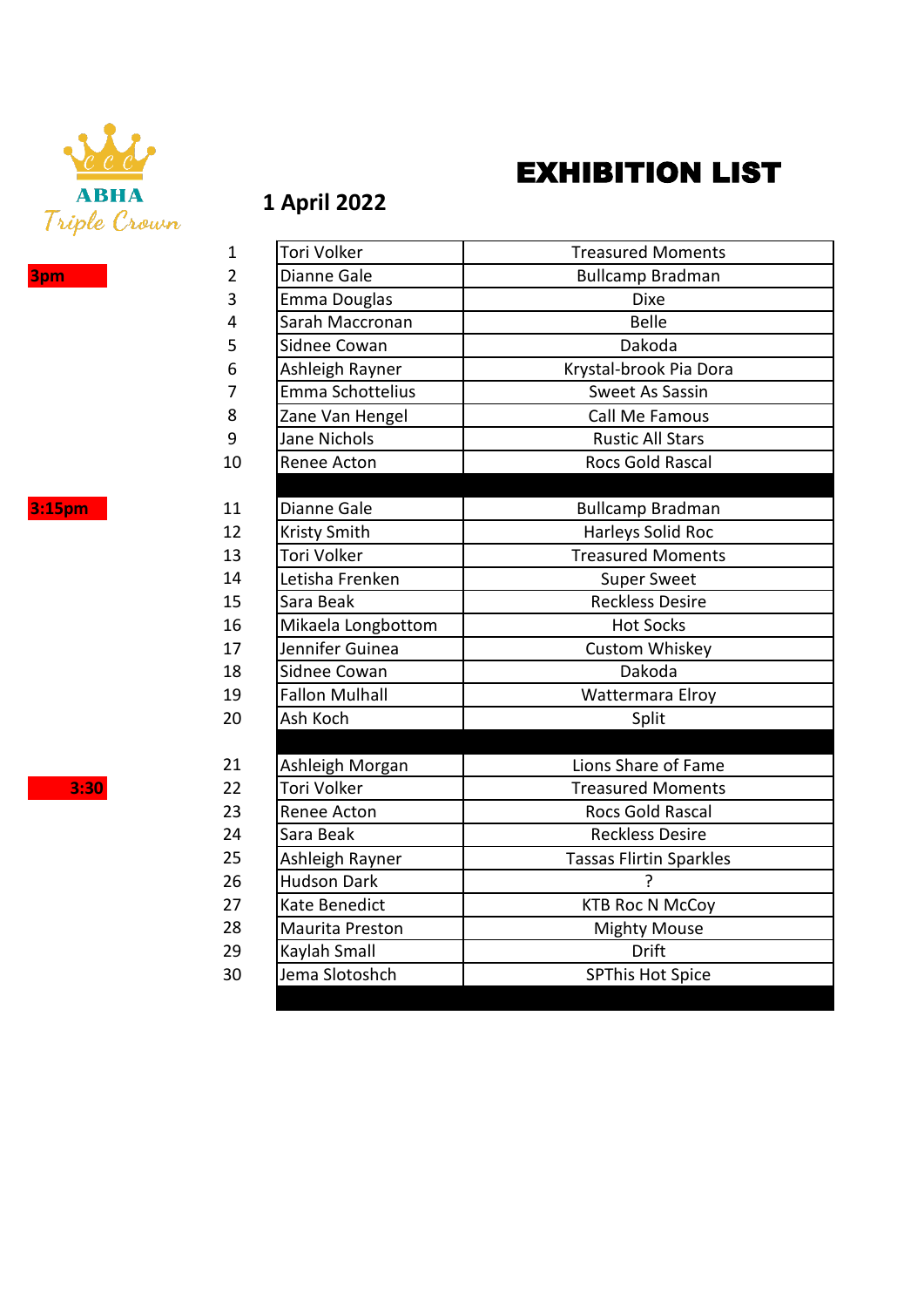| Libby Corbet<br>31<br>Woodbridge Bridgett<br>32<br>Kerri Anderson<br><b>Blazing Sunfire</b><br>33<br>Just Maybe<br><b>Tyra Spring</b><br>34<br><b>Stacey Hatch</b><br>Dart<br>35<br>Emma Schottelius<br><b>Sweet As Sassin</b><br>36<br>Kaylah Small<br>Drift<br>37<br>Sarah McCamley<br>Eyesa Lethal<br>38<br>Sam Starr<br>Gidget<br>39<br>Sarah Horrocks<br>Storm<br>40<br>Kate Benedict<br><b>KTB Roc N McCoy</b><br>Jema Slotoshch<br><b>Dashin Acres</b><br>41<br>42<br>Jordon Labuschewki<br>43<br>Kate O'Dea<br>Fast Lane Ta Fame<br>44<br>Ashleigh Rayner<br>Clovers Glam Bam<br>45<br>Ashleigh Morgan<br>Penny Ta Fame<br>46<br><b>Rambling Ace</b><br><b>Tyra Spring</b><br>47<br><b>Belle</b><br>Sarah Maccronan<br>48<br>Jane Nichols<br><b>Rustic All Stars</b><br>49<br>Letisha Frenken<br>Red<br>50<br>Ayda Labuschewski<br>Jatz<br>4:15<br>Sara Beak<br>Kintala Chexels<br>51<br>52<br>Kristy Smith<br>53<br>Eysa Sumthin Special<br>Kayla Canavan<br>54<br>Rebecca Meek<br>Peppy Painted Renegade<br>55<br>Rachele Malone<br><b>Morning Cruise</b><br>56<br><b>Stacey Hatch</b><br>Dart<br><b>SPThis Hot Spice</b><br>57<br>Jema Slotoshch<br>58<br>Emma Schottelius<br>Ronc Like Celine<br>59<br>Terri Cooke<br>Spartan<br>60<br>Renee Acton<br>Purple<br>Amy Purkis<br>61<br>Scooter<br>62<br>Kate Benedict<br>Savannah Sparkles<br>63<br>Rachelle Richards<br>Charmer<br>64<br>Sam Starr<br>Gidget<br>65<br>Rebecca Meek<br>Peppy Painted Renegade<br>66<br>Ashleigh Morgan<br>Penny Ta Fame<br>Kintala Chexels<br>67<br>Sara Beak<br>68<br>Lachlan Toon<br>Chevy<br>Jane Nichols<br><b>Dominant Miss</b><br>69<br>Ayda Labuschewski<br>70<br>Sid | 3:45 |  |
|-----------------------------------------------------------------------------------------------------------------------------------------------------------------------------------------------------------------------------------------------------------------------------------------------------------------------------------------------------------------------------------------------------------------------------------------------------------------------------------------------------------------------------------------------------------------------------------------------------------------------------------------------------------------------------------------------------------------------------------------------------------------------------------------------------------------------------------------------------------------------------------------------------------------------------------------------------------------------------------------------------------------------------------------------------------------------------------------------------------------------------------------------------------------------------------------------------------------------------------------------------------------------------------------------------------------------------------------------------------------------------------------------------------------------------------------------------------------------------------------------------------------------------------------------------------------------------------------------------------------------------------------------------------------------|------|--|
|                                                                                                                                                                                                                                                                                                                                                                                                                                                                                                                                                                                                                                                                                                                                                                                                                                                                                                                                                                                                                                                                                                                                                                                                                                                                                                                                                                                                                                                                                                                                                                                                                                                                       |      |  |
|                                                                                                                                                                                                                                                                                                                                                                                                                                                                                                                                                                                                                                                                                                                                                                                                                                                                                                                                                                                                                                                                                                                                                                                                                                                                                                                                                                                                                                                                                                                                                                                                                                                                       |      |  |
|                                                                                                                                                                                                                                                                                                                                                                                                                                                                                                                                                                                                                                                                                                                                                                                                                                                                                                                                                                                                                                                                                                                                                                                                                                                                                                                                                                                                                                                                                                                                                                                                                                                                       |      |  |
|                                                                                                                                                                                                                                                                                                                                                                                                                                                                                                                                                                                                                                                                                                                                                                                                                                                                                                                                                                                                                                                                                                                                                                                                                                                                                                                                                                                                                                                                                                                                                                                                                                                                       |      |  |
|                                                                                                                                                                                                                                                                                                                                                                                                                                                                                                                                                                                                                                                                                                                                                                                                                                                                                                                                                                                                                                                                                                                                                                                                                                                                                                                                                                                                                                                                                                                                                                                                                                                                       |      |  |
|                                                                                                                                                                                                                                                                                                                                                                                                                                                                                                                                                                                                                                                                                                                                                                                                                                                                                                                                                                                                                                                                                                                                                                                                                                                                                                                                                                                                                                                                                                                                                                                                                                                                       |      |  |
|                                                                                                                                                                                                                                                                                                                                                                                                                                                                                                                                                                                                                                                                                                                                                                                                                                                                                                                                                                                                                                                                                                                                                                                                                                                                                                                                                                                                                                                                                                                                                                                                                                                                       |      |  |
|                                                                                                                                                                                                                                                                                                                                                                                                                                                                                                                                                                                                                                                                                                                                                                                                                                                                                                                                                                                                                                                                                                                                                                                                                                                                                                                                                                                                                                                                                                                                                                                                                                                                       |      |  |
|                                                                                                                                                                                                                                                                                                                                                                                                                                                                                                                                                                                                                                                                                                                                                                                                                                                                                                                                                                                                                                                                                                                                                                                                                                                                                                                                                                                                                                                                                                                                                                                                                                                                       |      |  |
|                                                                                                                                                                                                                                                                                                                                                                                                                                                                                                                                                                                                                                                                                                                                                                                                                                                                                                                                                                                                                                                                                                                                                                                                                                                                                                                                                                                                                                                                                                                                                                                                                                                                       |      |  |
|                                                                                                                                                                                                                                                                                                                                                                                                                                                                                                                                                                                                                                                                                                                                                                                                                                                                                                                                                                                                                                                                                                                                                                                                                                                                                                                                                                                                                                                                                                                                                                                                                                                                       | 4:00 |  |
|                                                                                                                                                                                                                                                                                                                                                                                                                                                                                                                                                                                                                                                                                                                                                                                                                                                                                                                                                                                                                                                                                                                                                                                                                                                                                                                                                                                                                                                                                                                                                                                                                                                                       |      |  |
|                                                                                                                                                                                                                                                                                                                                                                                                                                                                                                                                                                                                                                                                                                                                                                                                                                                                                                                                                                                                                                                                                                                                                                                                                                                                                                                                                                                                                                                                                                                                                                                                                                                                       |      |  |
|                                                                                                                                                                                                                                                                                                                                                                                                                                                                                                                                                                                                                                                                                                                                                                                                                                                                                                                                                                                                                                                                                                                                                                                                                                                                                                                                                                                                                                                                                                                                                                                                                                                                       |      |  |
|                                                                                                                                                                                                                                                                                                                                                                                                                                                                                                                                                                                                                                                                                                                                                                                                                                                                                                                                                                                                                                                                                                                                                                                                                                                                                                                                                                                                                                                                                                                                                                                                                                                                       |      |  |
|                                                                                                                                                                                                                                                                                                                                                                                                                                                                                                                                                                                                                                                                                                                                                                                                                                                                                                                                                                                                                                                                                                                                                                                                                                                                                                                                                                                                                                                                                                                                                                                                                                                                       |      |  |
|                                                                                                                                                                                                                                                                                                                                                                                                                                                                                                                                                                                                                                                                                                                                                                                                                                                                                                                                                                                                                                                                                                                                                                                                                                                                                                                                                                                                                                                                                                                                                                                                                                                                       |      |  |
|                                                                                                                                                                                                                                                                                                                                                                                                                                                                                                                                                                                                                                                                                                                                                                                                                                                                                                                                                                                                                                                                                                                                                                                                                                                                                                                                                                                                                                                                                                                                                                                                                                                                       |      |  |
|                                                                                                                                                                                                                                                                                                                                                                                                                                                                                                                                                                                                                                                                                                                                                                                                                                                                                                                                                                                                                                                                                                                                                                                                                                                                                                                                                                                                                                                                                                                                                                                                                                                                       |      |  |
|                                                                                                                                                                                                                                                                                                                                                                                                                                                                                                                                                                                                                                                                                                                                                                                                                                                                                                                                                                                                                                                                                                                                                                                                                                                                                                                                                                                                                                                                                                                                                                                                                                                                       |      |  |
|                                                                                                                                                                                                                                                                                                                                                                                                                                                                                                                                                                                                                                                                                                                                                                                                                                                                                                                                                                                                                                                                                                                                                                                                                                                                                                                                                                                                                                                                                                                                                                                                                                                                       |      |  |
|                                                                                                                                                                                                                                                                                                                                                                                                                                                                                                                                                                                                                                                                                                                                                                                                                                                                                                                                                                                                                                                                                                                                                                                                                                                                                                                                                                                                                                                                                                                                                                                                                                                                       |      |  |
|                                                                                                                                                                                                                                                                                                                                                                                                                                                                                                                                                                                                                                                                                                                                                                                                                                                                                                                                                                                                                                                                                                                                                                                                                                                                                                                                                                                                                                                                                                                                                                                                                                                                       |      |  |
|                                                                                                                                                                                                                                                                                                                                                                                                                                                                                                                                                                                                                                                                                                                                                                                                                                                                                                                                                                                                                                                                                                                                                                                                                                                                                                                                                                                                                                                                                                                                                                                                                                                                       |      |  |
|                                                                                                                                                                                                                                                                                                                                                                                                                                                                                                                                                                                                                                                                                                                                                                                                                                                                                                                                                                                                                                                                                                                                                                                                                                                                                                                                                                                                                                                                                                                                                                                                                                                                       |      |  |
|                                                                                                                                                                                                                                                                                                                                                                                                                                                                                                                                                                                                                                                                                                                                                                                                                                                                                                                                                                                                                                                                                                                                                                                                                                                                                                                                                                                                                                                                                                                                                                                                                                                                       |      |  |
|                                                                                                                                                                                                                                                                                                                                                                                                                                                                                                                                                                                                                                                                                                                                                                                                                                                                                                                                                                                                                                                                                                                                                                                                                                                                                                                                                                                                                                                                                                                                                                                                                                                                       |      |  |
|                                                                                                                                                                                                                                                                                                                                                                                                                                                                                                                                                                                                                                                                                                                                                                                                                                                                                                                                                                                                                                                                                                                                                                                                                                                                                                                                                                                                                                                                                                                                                                                                                                                                       |      |  |
|                                                                                                                                                                                                                                                                                                                                                                                                                                                                                                                                                                                                                                                                                                                                                                                                                                                                                                                                                                                                                                                                                                                                                                                                                                                                                                                                                                                                                                                                                                                                                                                                                                                                       |      |  |
|                                                                                                                                                                                                                                                                                                                                                                                                                                                                                                                                                                                                                                                                                                                                                                                                                                                                                                                                                                                                                                                                                                                                                                                                                                                                                                                                                                                                                                                                                                                                                                                                                                                                       |      |  |
|                                                                                                                                                                                                                                                                                                                                                                                                                                                                                                                                                                                                                                                                                                                                                                                                                                                                                                                                                                                                                                                                                                                                                                                                                                                                                                                                                                                                                                                                                                                                                                                                                                                                       |      |  |
|                                                                                                                                                                                                                                                                                                                                                                                                                                                                                                                                                                                                                                                                                                                                                                                                                                                                                                                                                                                                                                                                                                                                                                                                                                                                                                                                                                                                                                                                                                                                                                                                                                                                       |      |  |
|                                                                                                                                                                                                                                                                                                                                                                                                                                                                                                                                                                                                                                                                                                                                                                                                                                                                                                                                                                                                                                                                                                                                                                                                                                                                                                                                                                                                                                                                                                                                                                                                                                                                       |      |  |
|                                                                                                                                                                                                                                                                                                                                                                                                                                                                                                                                                                                                                                                                                                                                                                                                                                                                                                                                                                                                                                                                                                                                                                                                                                                                                                                                                                                                                                                                                                                                                                                                                                                                       |      |  |
|                                                                                                                                                                                                                                                                                                                                                                                                                                                                                                                                                                                                                                                                                                                                                                                                                                                                                                                                                                                                                                                                                                                                                                                                                                                                                                                                                                                                                                                                                                                                                                                                                                                                       | 4:30 |  |
|                                                                                                                                                                                                                                                                                                                                                                                                                                                                                                                                                                                                                                                                                                                                                                                                                                                                                                                                                                                                                                                                                                                                                                                                                                                                                                                                                                                                                                                                                                                                                                                                                                                                       |      |  |
|                                                                                                                                                                                                                                                                                                                                                                                                                                                                                                                                                                                                                                                                                                                                                                                                                                                                                                                                                                                                                                                                                                                                                                                                                                                                                                                                                                                                                                                                                                                                                                                                                                                                       |      |  |
|                                                                                                                                                                                                                                                                                                                                                                                                                                                                                                                                                                                                                                                                                                                                                                                                                                                                                                                                                                                                                                                                                                                                                                                                                                                                                                                                                                                                                                                                                                                                                                                                                                                                       |      |  |
|                                                                                                                                                                                                                                                                                                                                                                                                                                                                                                                                                                                                                                                                                                                                                                                                                                                                                                                                                                                                                                                                                                                                                                                                                                                                                                                                                                                                                                                                                                                                                                                                                                                                       |      |  |
|                                                                                                                                                                                                                                                                                                                                                                                                                                                                                                                                                                                                                                                                                                                                                                                                                                                                                                                                                                                                                                                                                                                                                                                                                                                                                                                                                                                                                                                                                                                                                                                                                                                                       |      |  |
|                                                                                                                                                                                                                                                                                                                                                                                                                                                                                                                                                                                                                                                                                                                                                                                                                                                                                                                                                                                                                                                                                                                                                                                                                                                                                                                                                                                                                                                                                                                                                                                                                                                                       |      |  |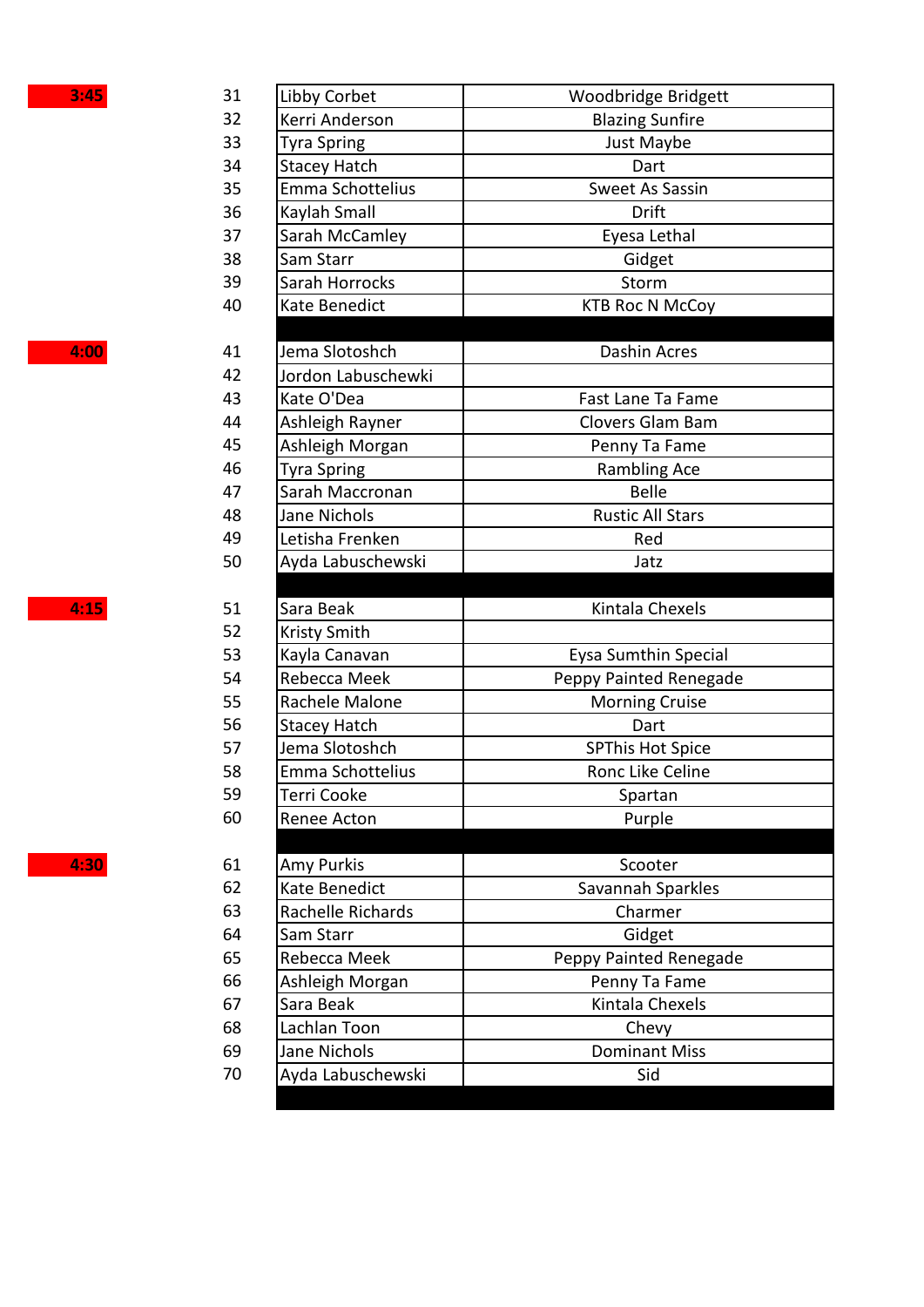| 4:45 | 71  | Julie Terry            | Smoko                       |
|------|-----|------------------------|-----------------------------|
|      | 72  | Sybella Douglas        | Rosebud                     |
|      | 73  | Zane Van Hengel        | Call Me Famous              |
|      | 74  | Chelsea Roberts        | Lazy D MA Good Hat          |
|      | 75  | Jennifer Guinea        | Custom Whiskey              |
| 76   |     | Emma Schottelius       | Ronc Like Celine            |
|      | 77  | <b>Klancy Higgins</b>  | Katniss                     |
|      | 78  | Amarni Young           | Miss Moonbar                |
|      | 79  | Sarah Maccronan        | Dunstan                     |
|      | 80  | Maddy Maccronan        | Trigger                     |
|      |     |                        |                             |
| 5:00 | 81  | Maurita Preston        | Runamuck                    |
|      | 82  | Alistair Malone        | <b>Customised Cash</b>      |
|      | 83  | Drew Christiansen      | <b>Pretty Alert</b>         |
|      | 84  | Terri Cooke            | Spartan                     |
|      | 85  | Kate Benedict          | Savannah Sparkles           |
|      | 86  | Ell Christiansen       | Down to Jorja               |
|      | 87  | Libby Corbet           | <b>Smart Daddy Diesel</b>   |
|      | 88  | Julie Terry            | Smoko                       |
|      | 89  | Sybella Douglas        | Rosebud                     |
|      | 90  | Sarah McCamley         | Famous Junebug              |
|      |     |                        |                             |
|      |     |                        |                             |
| 5:15 | 91  | <b>Casey Hopkins</b>   | Oaks Spin N Doll            |
|      | 92  | Scott Spreadborough    | Annie                       |
|      | 93  | <b>Briahna Larkins</b> | <b>Waru Warrior</b>         |
|      | 94  | <b>Billie Kirkwood</b> | Dolly                       |
|      | 95  | Mikaela Longbottom     | Callie                      |
|      | 96  | Sidnee Cowan           | Rattlesnake Jake            |
|      | 97  | Kate Cowan             | Dashin Saint                |
|      | 98  | Kate Benedict          | <b>KTB The Last Mohican</b> |
|      | 99  | Sarah Maccronan        | Dunston                     |
|      | 100 | <b>Maddy Maccronan</b> | Trigger                     |
|      |     |                        |                             |
| 5:30 | 101 | Jennifer Guinea        | <b>Bobby Bingo</b>          |
|      | 102 | Lily-rose Frenken      | Marty                       |
|      | 103 | Drew Christiansen      | <b>Neon Destiny</b>         |
|      | 104 | Amy Purkis             | Spins so Smart              |
|      | 105 | Hudson Dark            | Diamond                     |
|      | 106 | Sarah Horrocks         | Tango                       |
|      | 107 | Julie Terry            | Dad's Army                  |
|      | 108 | <b>Briahna Larkins</b> | Waru Warrior                |
|      | 109 | Kate Hollingsworth     | Whylie                      |
|      | 110 | <b>Billie Kirkwood</b> | Dolly                       |